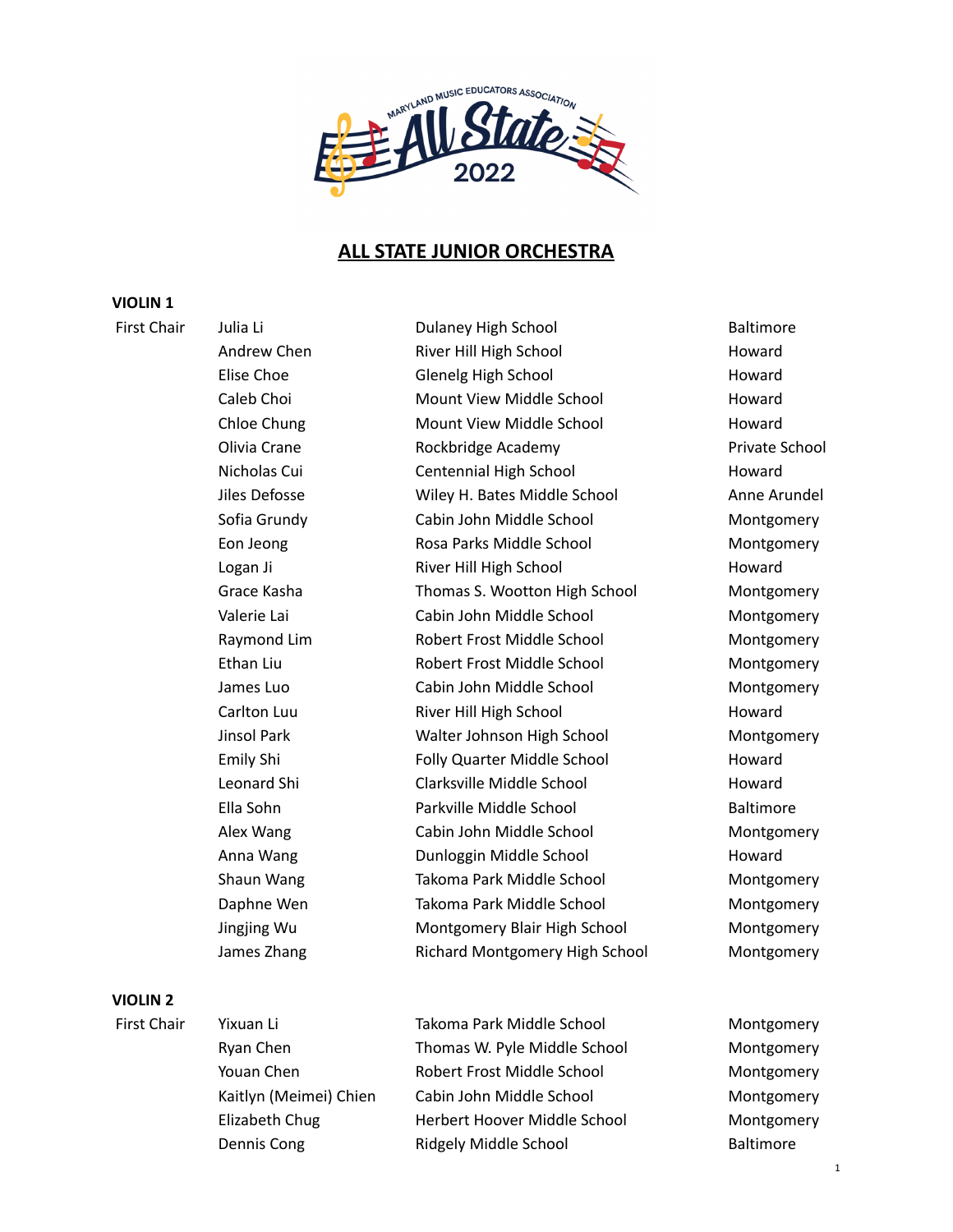| Andrea Grace Dechosa   |
|------------------------|
| Hanrong Hu             |
| Katherine (Katie) Hu   |
| Christopher Kim        |
| Dahmin Lee             |
| Lindsey Lee            |
| Weiyang Li             |
| Evan Liu               |
| Xin ye (Michelle) Liu  |
| Doyoon Seol            |
| Jinwoo Shin            |
| Katherine Song         |
| Valerie Song           |
| Jennifer Wan           |
| David Wang             |
| Erica Wu               |
| Amy Ye                 |
| <b>Ricky Ye</b>        |
| Hannah You             |
| Zeyuan Zhao            |
| $Eilson 7h, \text{or}$ |

**VIOLA**

### **CELLO**

Linganore High School Frederick Takoma Park Middle School Montgomery Herbert Hoover Middle School Montgomery Robert Frost Middle School Montgomery Rocky Hill Middle School Montgomery Cabin John Middle School Montgomery River Hill High School **Howard** Walt Whitman High School Montgomery Winston Churchill High School Montgomery Urbana High School Frederick Richard Montgomery High School Montgomery Winston Churchill High School Montgomery Montgomery Blair High School Montgomery Richard Montgomery High School Montgomery **Bullis School Bullis School** Robert Frost Middle School Montgomery Richard Montgomery High School Montgomery Montgomery Blair High School Montgomery Montgomery Blair High School Montgomery Herbert Hoover Middle School Montgomery Eileen Zhuge Herbert Hoover Middle School Montgomery

First Chair Cindy Yu **Mount View Middle School** Howard Andrew Bian Cabin John Middle School Montgomery Grace Cao **Cabin John Middle School** Montgomery Katie Hwang **Thomas S. Wootton High School** Montgomery Jerry Li **Clarksville Middle School** Howard Adeline Liu **Mount View Middle School** Howard Lauren Park Marriotts Ridge High School Howard Lina Seo Robert Frost Middle School Montgomery Cathleen Shi Thomas S. Wootton High School Montgomery Luke Tao **Ridgely Middle School** Baltimore Madison Wan Cabin John Middle School Montgomery Daniel Wu Montgomery Blair High School Montgomery Ray Yuan Richard Montgomery High School Montgomery Jessica Zhang Cabin John Middle School Montgomery

Co-First Chair Christopher Chung Mount View Middle School Howard Co-First Chair Ben Feng Clarksville Middle School Howard Co-First Chair Jaden Li Centennial High School Howard Co-First Chair Jason Youm Montgomery Blair High School Montgomery Albert Cao **Burleigh Manor Middle School** Howard Ivan Chong Winston Churchill High School Montgomery Ellis Chung Bethesda-Chevy Chase High School Montgomery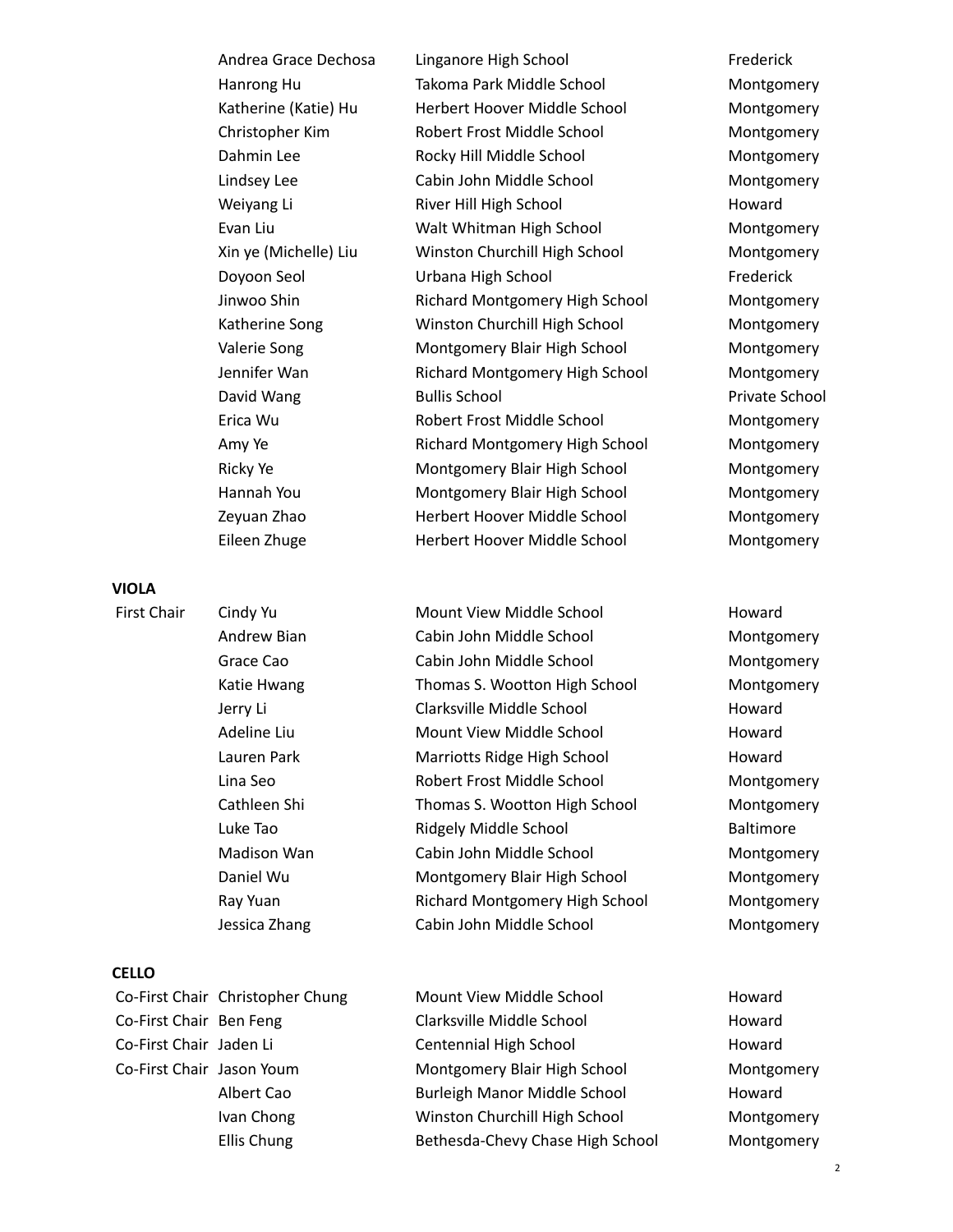| Caleb Fan        | Robert Frost Middle School     | Montgomery |
|------------------|--------------------------------|------------|
| Aaron Hwang      | Cabin John Middle School       | Montgomery |
| Christopher Jung | River Hill High School         | Howard     |
| Claire Lee       | Elkridge Landing Middle School | Howard     |
| Daniel Lee       | Thomas S. Wootton High School  | Montgomery |
| Jasmine Noone    | Cabin John Middle School       | Montgomery |
| Ian Schroeder    | Marriotts Ridge High School    | Howard     |
| Samuel Son       | Lime Kiln Middle School        | Howard     |
| Caleb Su         | Lakelands Park Middle School   | Montgomery |

## **BASS**

| <b>First Chair</b> | Annie Sun             | Thomas S. Wootton High School  | Montgomery |
|--------------------|-----------------------|--------------------------------|------------|
|                    | <b>Avery Celestin</b> | Atholton High School           | Howard     |
|                    | Dahlia Haroon         | Howard High School             | Howard     |
|                    | Mason Lee             | Thomas S. Wootton High School  | Montgomery |
|                    | Henry Syme            | Centennial High School         | Howard     |
|                    | Logan Tannenbaum      | Richard Montgomery High School | Montgomery |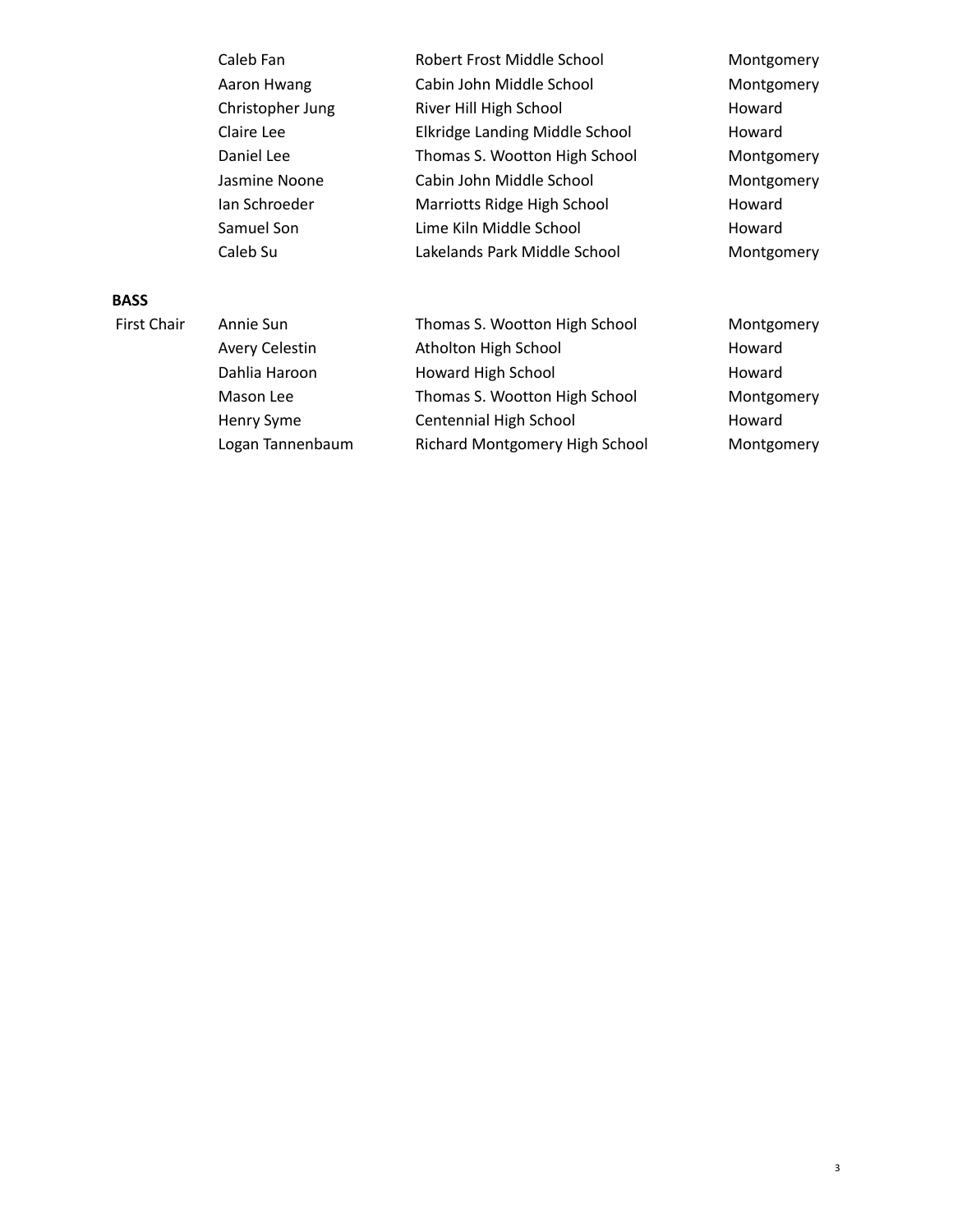

# **ALL STATE SENIOR ORCHESTRA**

#### **VIOLIN 1**

First Chair Buna Matsushita Towson High School The Baltimore Evan Bian Thomas S. Wootton High School Montgomery Olivia Cai **Marriotts Ridge High School** Howard Karen Cao Montgomery Blair High School Montgomery Emily Chen Towson High School **Baltimore** Baltimore Esther Cheon Glenelg High School Howard Andy Cui Montgomery Blair High School Montgomery Minsi Hu **Institute Communist Urbana High School** Frederick JJ Kim Walter Johnson High School Montgomery Mark Kuznik Dulaney High School Baltimore Daeyong Kwon **Centennial High School** Howard Hawon Lee Montgomery Blair High School Montgomery Jane Lee Thomas S. Wootton High School Montgomery Allie Liu Centennial High School Howard Marissa Mandir Winston Churchill High School Montgomery Jonathan Mei Centennial High School Howard Dia Nawathe Centennial High School Howard Jeffrey Xu Poolesville High School Montgomery Brandon Yoon **Towson High School** Baltimore Faith Zhang Winston Churchill High School Montgomery

### **VIOLIN 2**

First Chair Brandon Du Centennial High School Howard Lucy Chen Winston Churchill High School Montgomery Lester Cheng Winston Churchill High School Montgomery Claire Chin Liberty High School Carroll Nathan Cho **Montgomery Blair High School** Montgomery Anton Doan **River Hill High School** Howard Alena Hu **Montgomery Blair High School** Montgomery Irene Ki **Tuscarora High School** Frederick Ellie Kim Eleanor Roosevelt High School Prince George's Luke Kim **Rockbridge Academy Private School** Private School Grace Li River Hill High School Howard Ryan Li **Marriotts Ridge High School** Howard Grace Ma Montgomery Blair High School Montgomery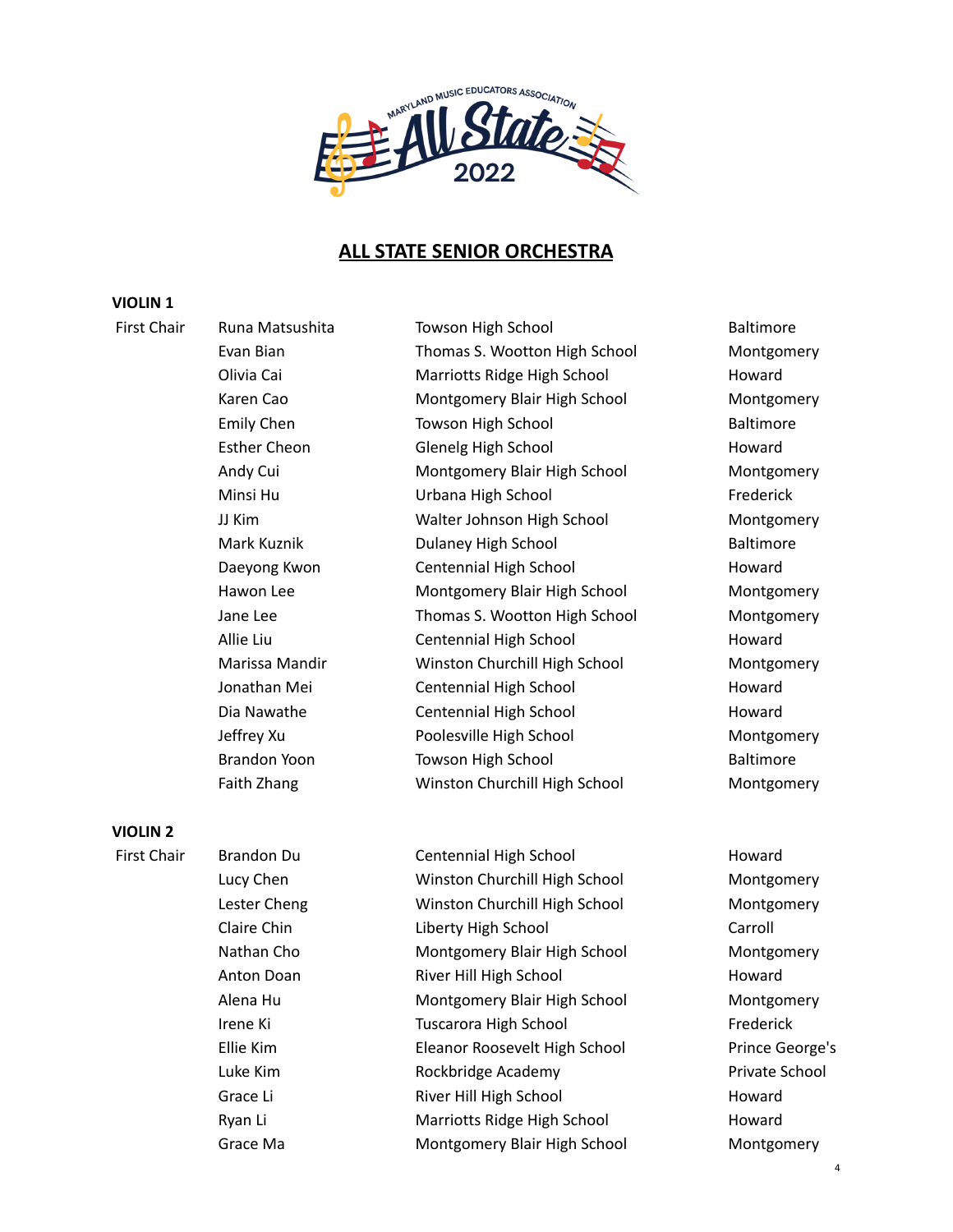| Gordon Mei   | Centennial High School       | Howard     |
|--------------|------------------------------|------------|
| Kevin Rha    | Montgomery Blair High School | Montgom    |
| Lauren Shieh | Elizabeth Seton High School  | Private Sc |
| Alan Whitman | Montgomery Blair High School | Montgom    |
| Hannah Zhang | Montgomery Blair High School | Montgom    |
| Kevin Zhang  | Urbana High School           | Frederick  |
| Yifan Zhang  | North Hagerstown High School | Washingto  |

### **VIOLA**

Anthony Fei **River Hill High School** Howard Henry Hung **National Baltimore** Dulaney High School **Baltimore** Emil Jiang Centennial High School Howard Rachel Kim Reservoir High School Howard April Kwon **Aberdeen High School** Harford Kexin Liu **River Hill High School** Howard

#### **CELLO**

| First Chair | Allen Yoo      | Winston Churchill High School | Montgomery     |
|-------------|----------------|-------------------------------|----------------|
|             | Jacqueline Cao | Thomas S. Wootton High School | Montgomery     |
|             | Peter Chen     | Centennial High School        | Howard         |
|             | Joseph Hsieh   | Quince Orchard High School    | Montgomery     |
|             | Nathan Shan    | Montgomery Blair High School  | Montgomery     |
|             | Justin Wang    | Gilman School                 | Private School |
|             | Ethan Yen      | Winston Churchill High School | Montgomery     |
|             | Benjamin Yu    | McDonogh School               | Private School |
|             | Caleb Zhao     | Montgomery Blair High School  | Montgomery     |
|             |                |                               |                |

### **BASS**

| <b>First Chair</b> | Anderson Bernal       | Thomas S. Wootton High School | Montgomery       |
|--------------------|-----------------------|-------------------------------|------------------|
|                    | Jai Ahuja             | Thomas S. Wootton High School | Montgomery       |
|                    | <b>Walter Clemons</b> | Marriotts Ridge High School   | Howard           |
|                    | Eleanor Ohm           | Walt Whitman High School      | Montgomery       |
|                    | Rebecca Ruggles       | Dulaney High School           | <b>Baltimore</b> |
|                    | Katie Russo           | <b>Broadneck High School</b>  | Anne Arundel     |
|                    | Bianca Wilson         | <b>Broadneck High School</b>  | Anne Arundel     |
|                    |                       |                               |                  |

**PIANO**

| First Chair | Sean Cheng | Marriotts Ridge High School | Howard |
|-------------|------------|-----------------------------|--------|
|-------------|------------|-----------------------------|--------|

ontgomery vate School an tgomery ontgomery ashington

First Chair Claire Xu **Montgomery Blair High School** Montgomery Brian Kim Thomas S. Wootton High School Montgomery Alice Song Thomas S. Wootton High School Montgomery Michael Wang **Montgomery Blair High School** Montgomery Katie Xiang **Winston Churchill High School** Montgomery Justin Zhou **Centennial High School** Howard